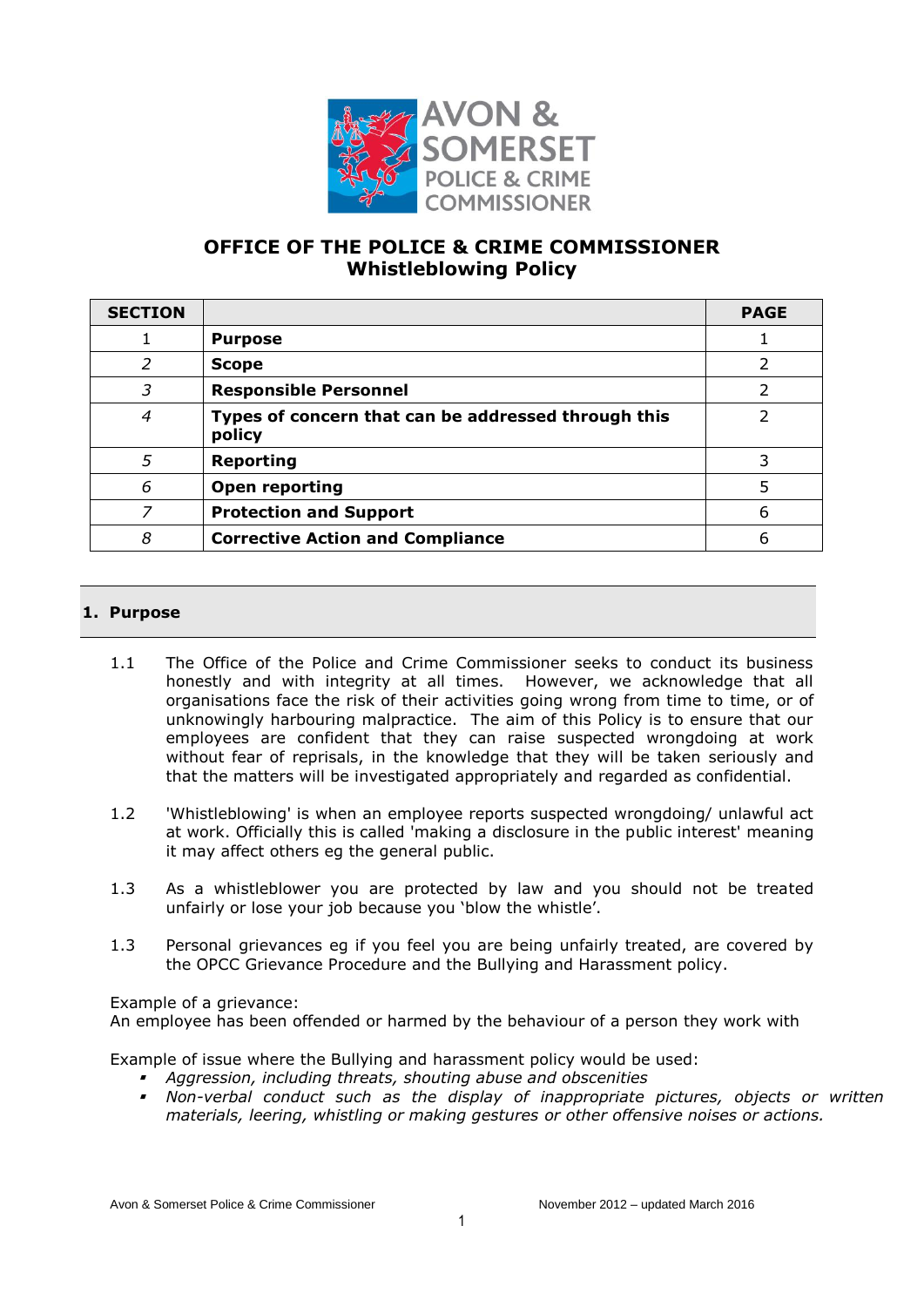# **2. Scope**

- 2.1 This Policy applies to all employees within the Office of the Police & Crime Commissioner.
- 2.2 If someone from another organisation (Third Party) seeks to make a disclosure, as they are not an OPCC employee the PCC cannot offer protection and it is suggested that they follow their own organisations policy. Third party could include an officer or police staff from the Avon & Somerset Constabulary. The Constabulary has its own policy - Professional Standards Reporting & Whistleblowing – available via the intranet. We recommend employees should make a whistleblowing disclosure via their own employment whistleblowing policy to ensure protection. The OPCC will be willing to listen if whatever reason a third party feels unable to raise with one of the external sources. The DWO will be happy to make an approach to the individuals employer if specifically requested.
- 2.3 People outside the organisation, including stakeholders, suppliers and consumers can also raise concerns.
- 2.4 Disclosures from a third party will be treated confidentially and in accordance with the general principles of this policy.

#### **3. Responsible Personnel**

- 3.1 The Police & Crime Commissioner has overall responsibility for this Policy, but has delegated day-to-day responsibility for overseeing and implementing it to the designated whistleblowing officer (**DWO**), who is currently the Chief Executive. Responsibility for monitoring and reviewing the operation of the Policy and any recommendations for change within the organisation resulting from investigations into disclosures under the Policy lies with the DWO.
- 3.2 All employees are responsible for the success of this Policy and should ensure that they take steps to disclose any wrongdoing or malpractice of which they become aware. If you have any questions about the content or application of this Policy, you should contact the DWO to request further information.
- 3.3 The whistleblower rarely has a personal interest in the outcome of any investigation into their concern – they are simply trying to alert others. For this reason, the whistleblower should not be expected to prove the malpractice. He or she is a messenger raising a concern so that others can address it.

# **4. Types of concern that can be addressed through this policy**

4.1 This Policy is distinct from our Grievance Procedure and our Bullying and Harassment Policy. If you have a complaint relating to your personal circumstances in the workplace then you should use the Grievance Procedure. Concerns about malpractice within the organisation which fall within the categories outlined below and affects or could affect, for example, customers, service users, members of the public or other workers should be raised using the procedure set out in this Whistleblowing Policy.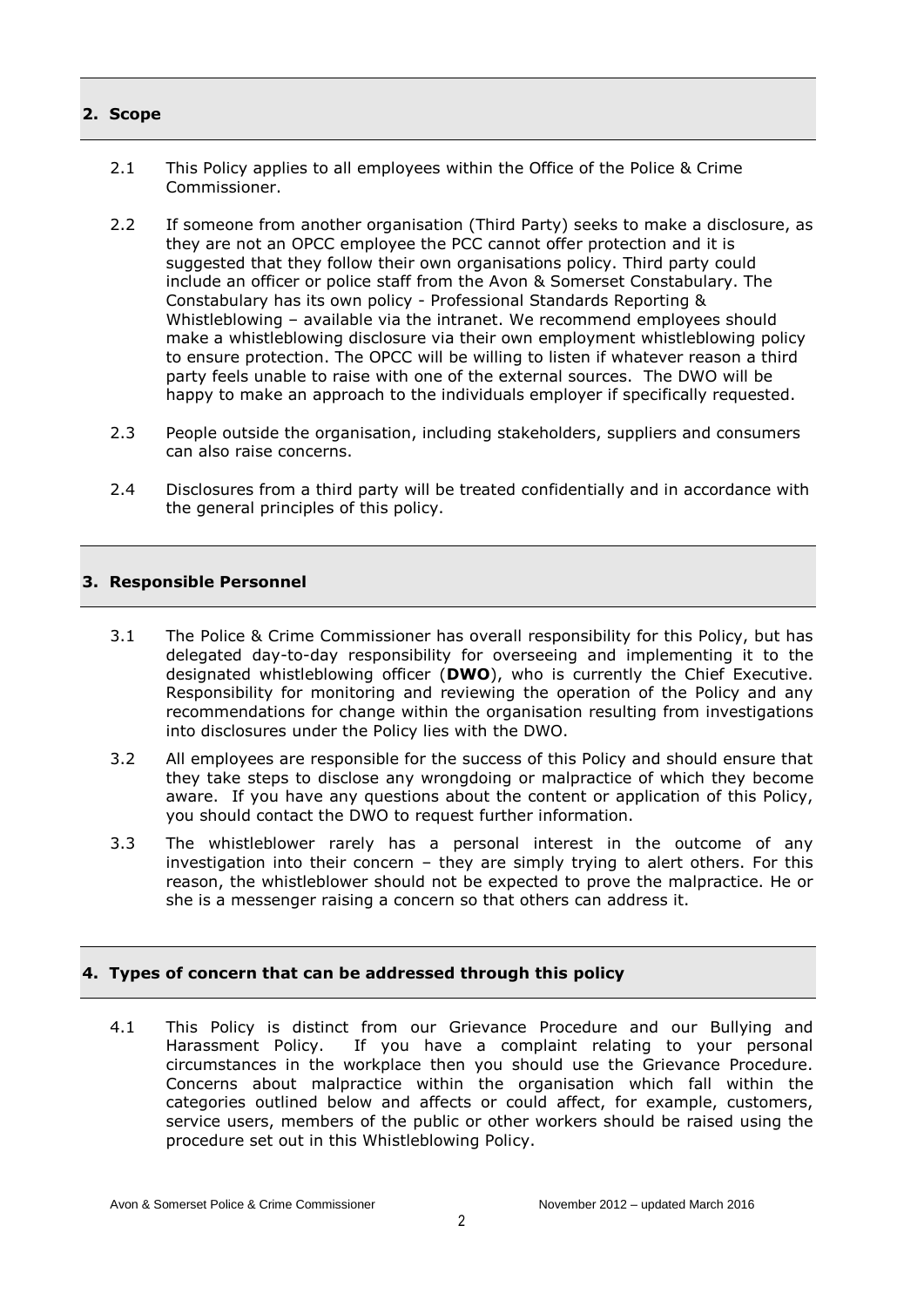- 4.2 You should make a disclosure under this Policy if you have a genuine belief based on reasonable grounds that:
	- (a) a criminal offence has been committed, is being committed, or is likely to be committed; or
	- (b) a person has failed, is failing, or is likely to fail to comply with their legal obligations; or
	- (c) a miscarriage of justice has occurred, is occurring, or is likely to occur; or
	- (d) the health and safety of any individual has been, is being, or is likely to be endangered; or
	- (e) the environment has been, is being, or is likely to be damaged; or
	- (f) the unauthorised use of public funds; or
	- (g) possible fraud and corruption; or
	- (h) The organisation is breaking the law eg doesn't have the right insurance; or
	- (i) any of the above matters are being deliberately concealed or are likely to be deliberately concealed (you believe someone is covering up wrongdoing).

# **5. Reporting**

#### **To whom should a disclosure be made**

- 5.1 For the purposes of this policy you are asked, in the first instance, to raise concerns about any form of malpractice falling within the categories outlined above with your line manager. However if you do not feel comfortable discussing concerns with your direct line manager then you can raise concerns with the DWO, Chief Finance Officer or Office & HR Manager.
- 5.2 If the disclosure is extremely serious or in any way involves the DWO, you should report it directly to the Police & Crime Commissioner.
- 5.3 We envisage that disclosure will be most likely to relate to the actions of our employees or officers but they may also relate to the actions of a third party. It may be appropriate for you to raise your concerns directly with the third party where you believe that the malpractice identified relates solely or mainly to their conduct or a matter which is their legal responsibility. However, we would ask that you consult the DWO before speaking to any third party, such as the A&S Constabulary.
- 5.4 The aim of this Policy is to provide a mechanism in which employees have the confidence to disclose any workplace wrongdoing and that they will be taken seriously and that action will be taken.

#### **External organisations**

5.5 The Criminal Case Review Commission (CCRC) is the body to which any member of police staff can bring to notice any allegation of a miscarriage of justice.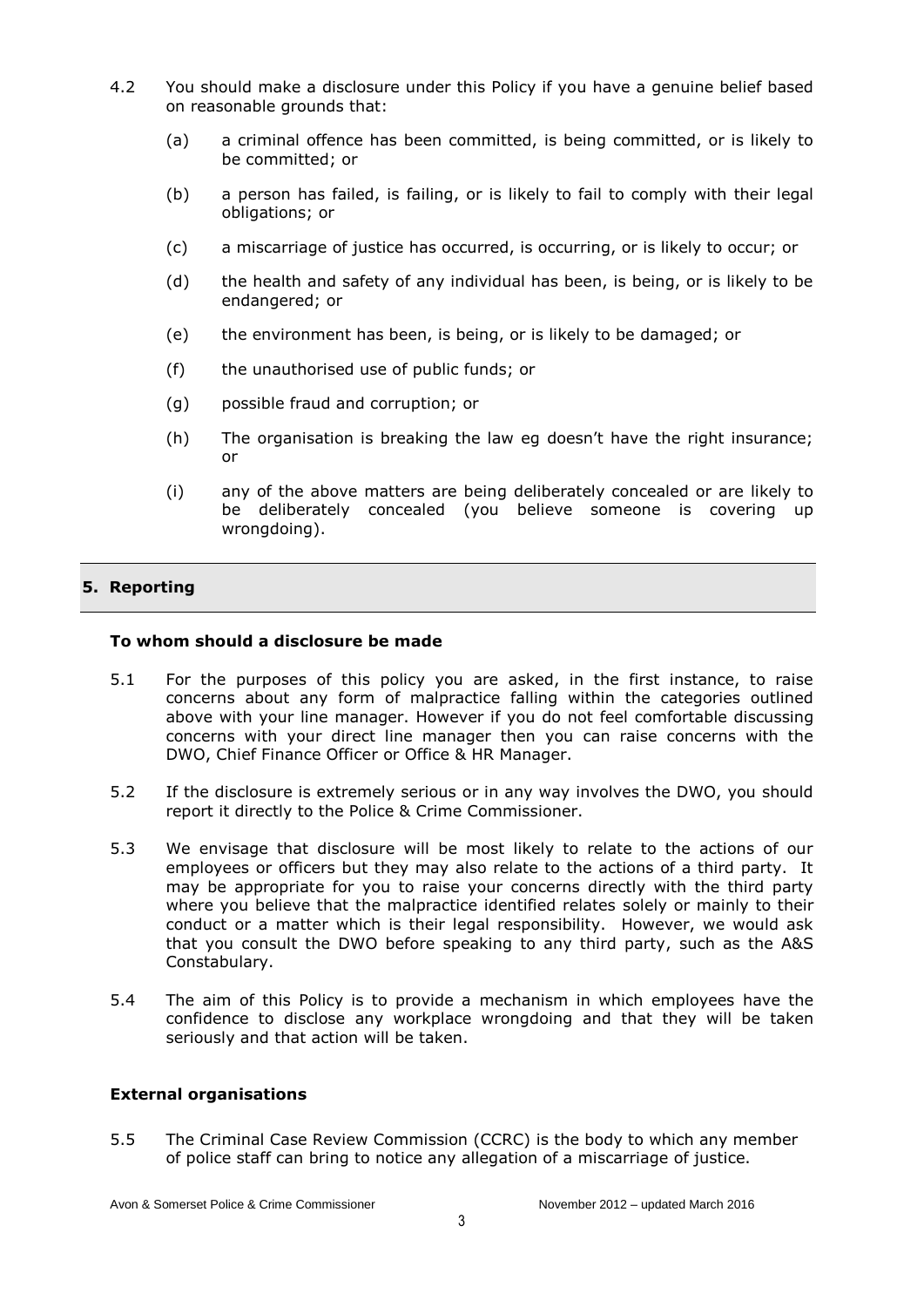Criminal Cases Review Commission, 5, St Philip's Place, Birmingham. B3 2PW

Tel: 0121 233 1473 Fax: 0121 232 0899

Email: *[complaints@ccrc.x.gsi.gov.uk](mailto:complaints@ccrc.x.gsi.gov.uk)* Website: www.justice.gov.uk

5.6 The Independent Police Complaints Commission (IPCC) is an independent body whose purpose is to deal with a complaint about a member of staff's conduct by a member of the public.

Independent Police Complaints Commission, PO Box 473, Sale. M33 OBW

By phone: 0300 020 0096 By Email: enquiries@ipcc.gsi.gov.uk

Website: *[WWW.IPCC.Gov.uk](http://www.ipcc.gov.uk/)*

5.7 Matters relating to corrupt individuals or companies offering or receiving bribes to secure a benefit for themselves of others can be raised with the Serious Fraud Office or the National Crime Agency.

The Director of the Serious Fraud Office, 204 Cockspur Street, London. SW1Y 5BS

Tel: 0207 239 7272 Email: *[confidential@sfo.gsi.gov.uk](mailto:confidential@sfo.gsi.gov.uk)*

Website: *[www.sfo.gov.uk](http://www.sfo.gov.uk/)*

National Crime Agency, PO Box 58396, London. NW1W 9SB

Tel: 0207 238 2626 email: *[public.complaints@nca.x.gsi.gov.uk](mailto:public.complaints@nca.x.gsi.gov.uk)*

5.8 If the matter is not criminal or a serious complaint the matter can be raised with the Police & Crime Panel (PCP).

Email: *[pcpanel@bristol.gov.uk](mailto:pcpanel@bristol.gov.uk)* Website: *[https://www.bristol.gov.uk/council](https://www.bristol.gov.uk/council-meetings/avon-and-somerset-police-and-crime-panel)[meetings/avon-and-somerset-police-and-crime-panel](https://www.bristol.gov.uk/council-meetings/avon-and-somerset-police-and-crime-panel)*

5.9 Concerns over financial matters can be raised with the External Auditors – Grant Thornton.

Hartwell House, 55-61 Victoria St, Bristol BS1 6FT Tel: 117 305 7600

# **How should a disclosure be made?**

- 5.10 You can raise your concerns with your line manager orally or in writing. The OPCC encourages open reporting but confidentiality, when requested, will be given the highest priority. We will discuss with you whether you require your identity to be kept confidential. Your line manager will ask you to formalise your concerns in writing either before or after the first meeting. Your line manager will acknowledge receipt of your formal written disclosure and keep a record of further action taken.
- 5.11 You are entitled to be accompanied by a workplace colleague or union representative at any meeting with your line manager (or, the DWO if your line manager is unavailable) under this Policy. Your companion will be asked to respect the confidentiality of your disclosure and any subsequent investigation.
- 5.12 We recognise that disclosures made under the Policy may involve highly confidential and sensitive matters and that you may prefer to make an anonymous disclosure, however we cannot guarantee confidentiality if this would prejudice our investigation. However, we regret that we cannot guarantee to investigate all anonymous allegations. Proper investigation may prove impossible if the investigator cannot obtain further information from you, give you feedback,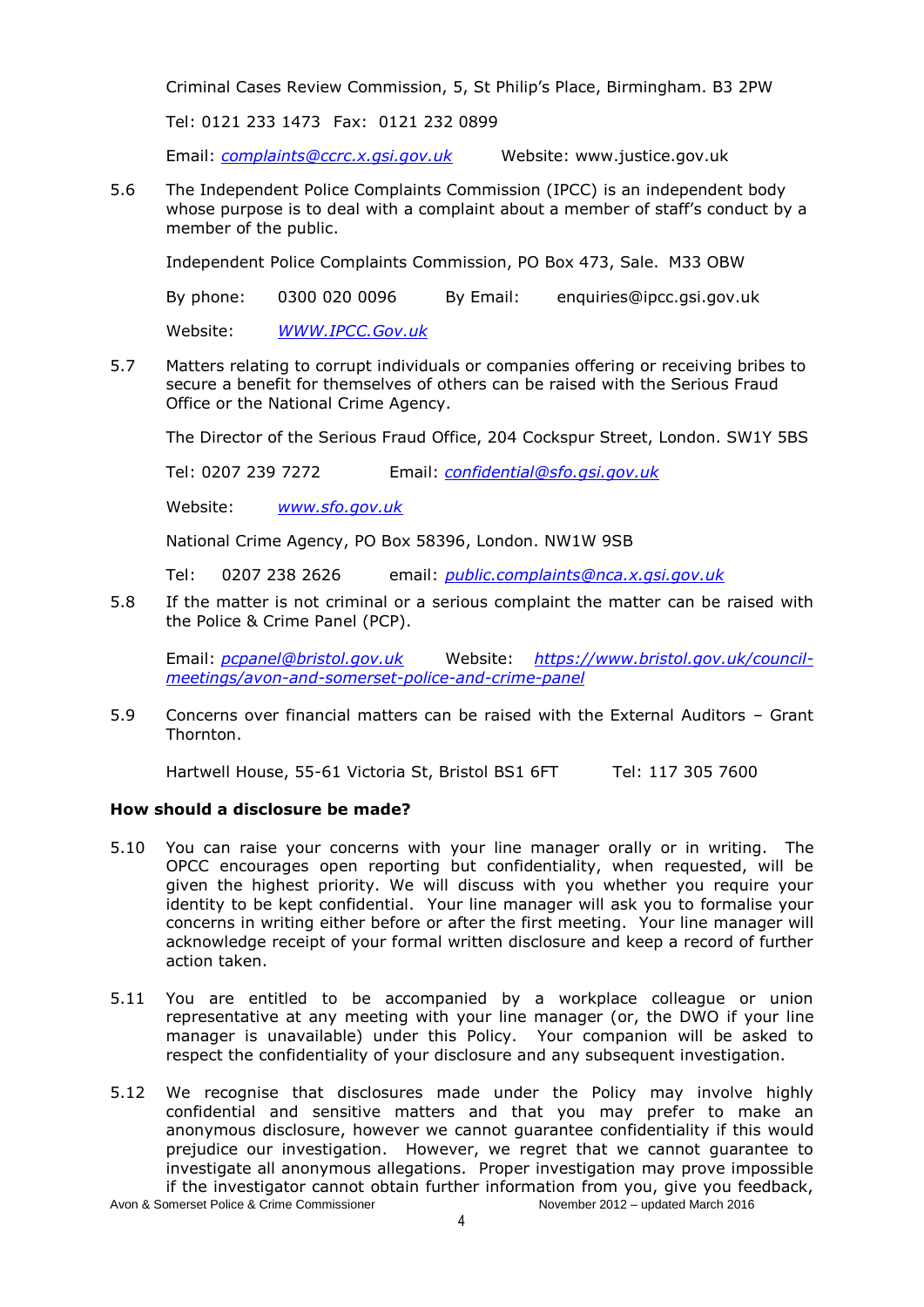or ascertain whether your disclosure is in the public interest. We recommend that you disclose your identity to ensure we are able to protect and investigate fully.

#### **Investigation of disclosure**

- 5.13 We are committed to investigating disclosures fully, fairly, promptly and confidentially where circumstances permit. Following your formal written disclosure, your line manager or DWO (or another individual acting in their place) will acknowledge receipt and make appropriate arrangements for investigation. You may be required to attend an initial meeting in order to give the DWO further information.
- 5.14 The length and scope of the investigation will depend on the subject matter of the disclosure.
- 5.15 So far as the DWO considers it appropriate and practicable, you will be kept informed of the progress of the investigation. However, the need for confidentiality may prevent us giving you specific details of the investigation or actions taken.
- 5.16 It is not normally appropriate to set a specific timeframe for completion of investigations in advance, as the diverse nature of disclosures contemplated makes this unworkable. We will, however, aim to deal with all disclosures in a timely manner and with due regard to the rights of all individuals involved.
- 5.17 The Office of the Police & Crime Commissioner will normally inform you in writing of the outcome of any investigation and the issues you raise and of your right to appeal against its findings. You should refer to the Appeals procedure for further details.

# **6. Open Reporting**

- 6.1 The OPCC encourages open reporting but as stated in 5.9. confidentiality when requested will be given the highest priority. All reasonable efforts will be made to keep the identity of an individual who makes a disclosure under this Policy confidential, at least until any formal investigation is under way. In order not to jeopardise the investigation into the alleged malpractice, you will also be expected to keep the fact that you have raised a concern, the nature of the concern and the identity of those involved confidential.
- 6.2 There may be circumstances in which, because of the nature of the investigation or disclosure, it will be necessary to disclose your identity. This may occur in connection with associated disciplinary or legal investigations or proceedings. If in our view such circumstances exist, we will make efforts to inform you that your identity is likely to be disclosed. If it is necessary for you to participate in an investigation, the fact that you make the original disclosure will, so far as is reasonably practicable, be kept confidential and all reasonable steps will be taken to protect you from any victimisation or detriment as a result of having made a disclosure. It is likely, however, that your role as the whistleblower could still become apparent to third parties during the course of an investigation.